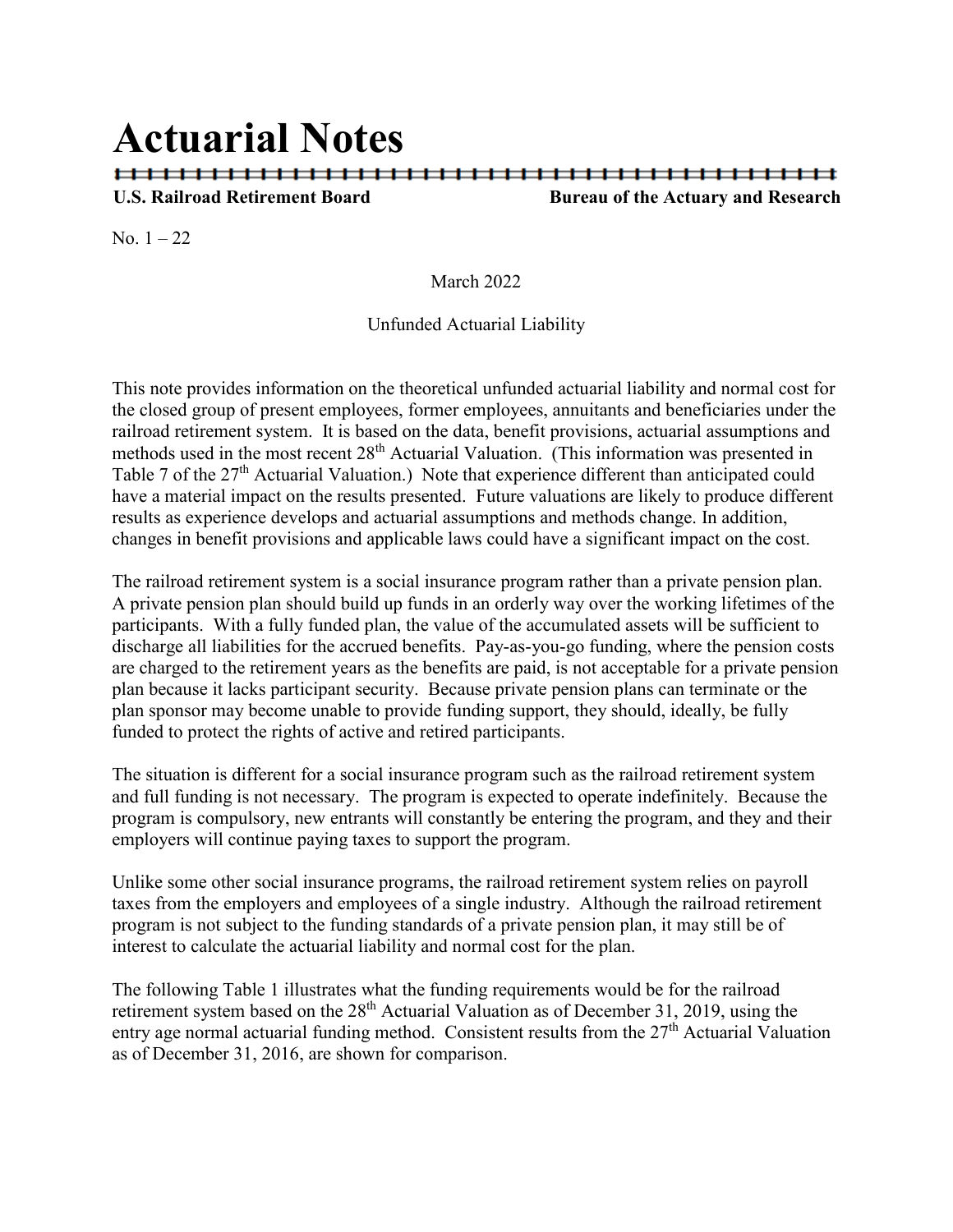Page 2

The present value of future benefits and the present value of future administrative expenses for former and present employees are shown on lines 1 and 2, respectively. The portion of the actuarial present value of benefits assigned to a particular year is called the normal cost. For the entry age normal actuarial funding method, the normal cost rate is the average cost expressed as a level percentage of payroll (line 4) that would fund the average employee's benefits, including dependent benefits, and expenses over the employee's working lifetime. The approximate normal cost rate is 8.52% of tier 2 payroll, as developed in Table 2.

The actuarial liability for the system (line 6) is equal to the difference between the present value of benefits and administrative expenses for former and present employees and the present value of future normal costs. The unfunded actuarial liability (line 8) is the difference between the actuarial liability and the funds on hand as of the valuation date (line 6 minus line 7). This amount is needed, in excess of funds on hand and future normal costs, to fund railroad retirement system past-service benefits and expenses for former and present employees.

## Table 1. Unfunded Actuarial Liability

|                                                                                           | 28 <sup>th</sup> Valuation      | 27th Valuation                  |
|-------------------------------------------------------------------------------------------|---------------------------------|---------------------------------|
| Valuation date                                                                            | 12/31/2019                      | 12/31/2016                      |
| Discount Rate                                                                             | 6.5%                            | $7.0\%$                         |
| Present value of future benefits for<br>1)<br>former and present employees (sum of below) | \$99,116                        | \$91,991                        |
| Annuitants<br>$\bullet$<br>Active employees<br>Inactive employees<br>Lump sum payments    | 53,489<br>43,448<br>2,143<br>36 | 50,195<br>40,161<br>1,590<br>46 |
| Present value of administrative expenses for<br>2)<br>former and present employees        | 3,037                           | 2,785                           |
| Present value of tier 2 payroll for<br>3)<br>present employees                            | 195,433                         | 192,273                         |
| Approximate Normal Cost as a level<br>4)<br>percentage of tier 2 payroll (see Table 2)    | 8.52%                           | 7.80%                           |
| 5) Present value of future normal costs for<br>present employees, $(3)$ x $(4)$           | 16,651                          | 14,997                          |
| Actuarial Liability, $(1) + (2) - (5)$<br>6)                                              | \$85,502                        | \$79,779                        |
| Funds on hand as of valuation date<br>7)                                                  | 29,112                          | 28,488                          |
| Unfunded Actuarial Liability, $(6) - (7)$<br>8)                                           | \$56,390                        | \$51,291                        |

(Dollar Amounts in millions)

All values are consistent with the results of the most recent Actuarial Valuations. In particular, the census data, benefits provisions, actuarial assumptions and methods reflected in the Actuarial Valuations are reflected in the results presented here.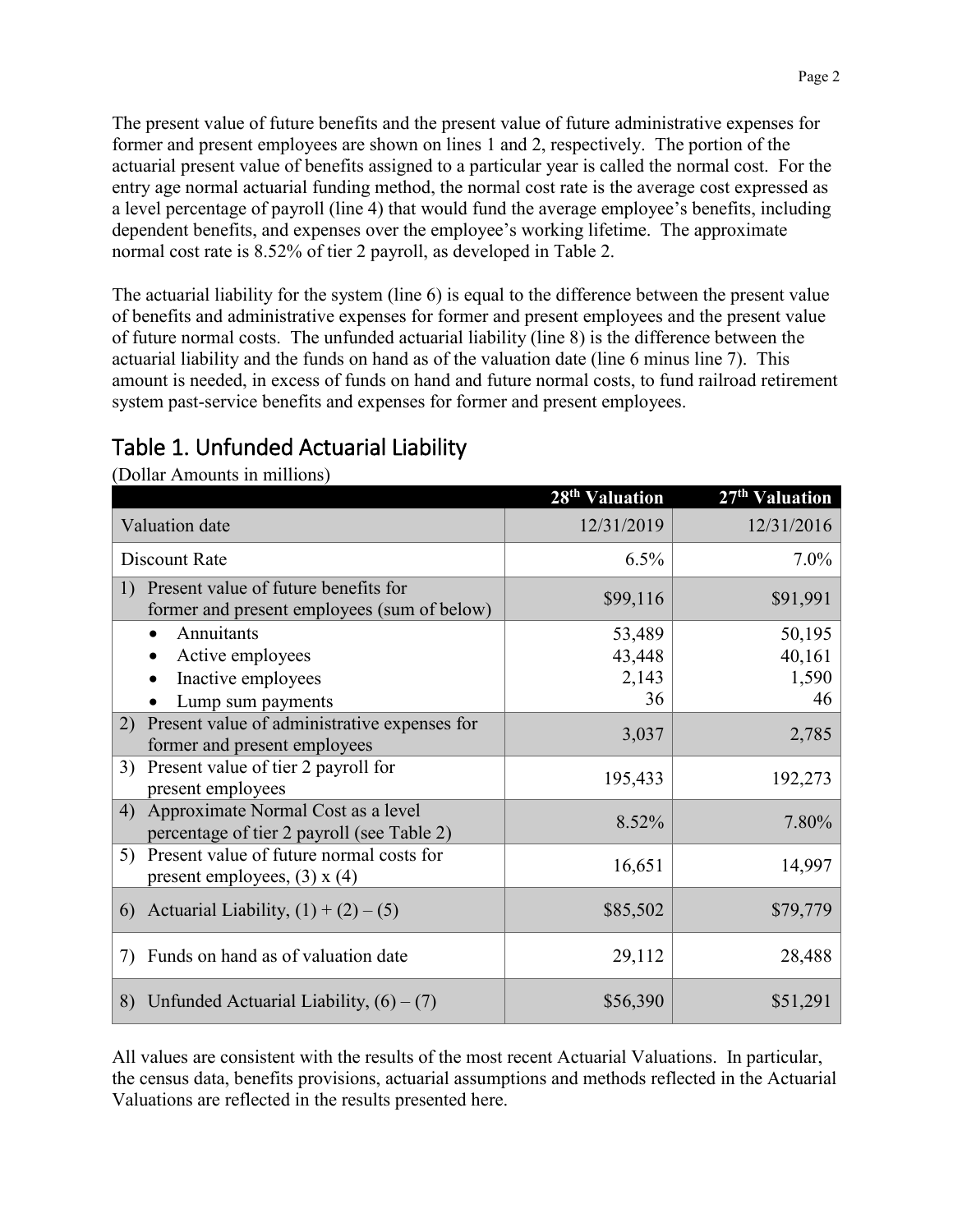#### Notes on each Table 1 line item

- 1) Present value of future benefits for former and present employees is shown in the Actuarial Valuation, Table 3. The present value includes tier 2 benefits, supplemental annuity benefits, and the portion of tier 1 benefits in excess of the social security level of benefits.
- 2) Present value of administrative expenses is a prorated allocation of the amount in the Actuarial Valuation, Table 6.
- 3) Present value of tier 2 payroll is based on the closed group of current active employees. No new entrants are anticipated.
- 4) Approximate Normal Cost percent is explained more fully in the following Table 2. The actual normal cost percent will be different depending on the actual age, service, and earnings of the present employees.
- 5) Present value of future normal costs for present employees is the estimated value of future benefit accruals for this closed group. It is estimated based on the approximate normal cost (see Table 2) times the present value of tier 2 payroll for the present employees.
- 6) Actuarial Liability is the remaining past service liability after subtracting future benefit accruals.
- 7) Funds on hand is the sum of the National Railroad Retirement Investment Trust, Railroad Retirement Account and Social Security Equivalent Benefit Account balances shown in the Actuarial Valuation, Table 5.
- 8) The unfunded actuarial liability is satisfied with additional payroll taxes and other revenue such as income taxes on benefits in excess of the future normal costs paid for current employees and future employees. The Actuarial Valuation includes three future employment scenarios (I-optimistic, II-moderate, III-pessimistic) that illustrate the ability of future payroll taxes to meet this obligation.

## Table 2. Normal Cost Method

The normal cost percentage equals the level percentage tier 2 payroll cost of future benefits in aggregate for a single year group of new entrants with a 100-year projection period. It does not reflect the actual population of present active employees or a specific individual situation.

The new entrant distribution is based on actual entry experience over the prior four (4) years, as shown in the Actuarial Valuation, Table S-44. The projections reflect all of the same demographic assumptions (termination, disability, retirement, mortality, spousal coverage) and ultimate economic assumptions (investment return, salary growth, wage growth, inflation) from the Actuarial Valuation.